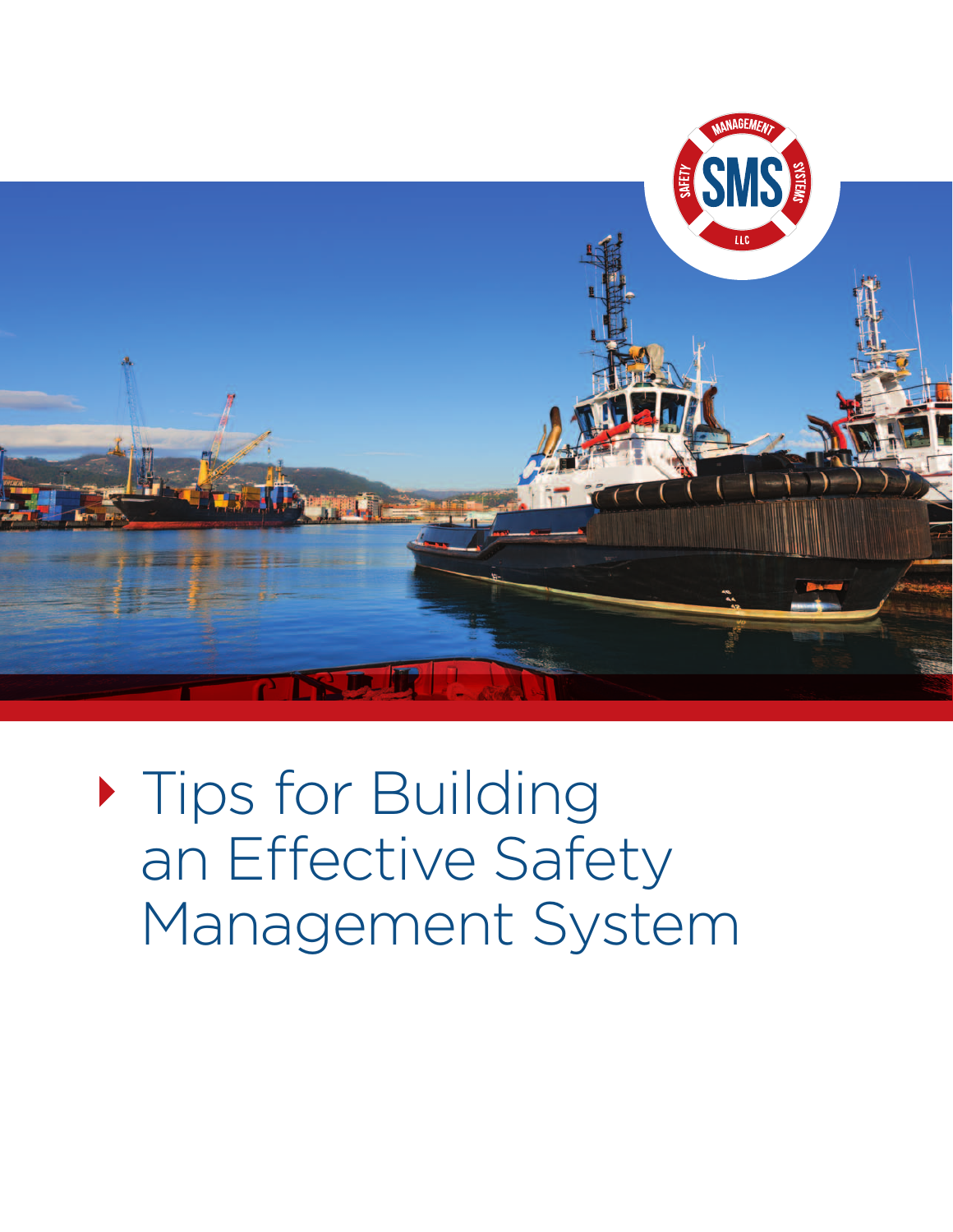

## What's Effective?

An effective safety management system (SMS) is one that fulfills the following objectives:

- Reinforces shared commitment within an organization to place a high value on achieving safety in vessel operations.
- • Ensures that problems and potential problems that may impact safety are reported and considered in order that appropriate action is taken in a timely manner.
- Provides appropriate and supportable standards, policies and administrative controls including procedures and checklists.

*If these objectives are essential for an effective SMS, how would you build it?*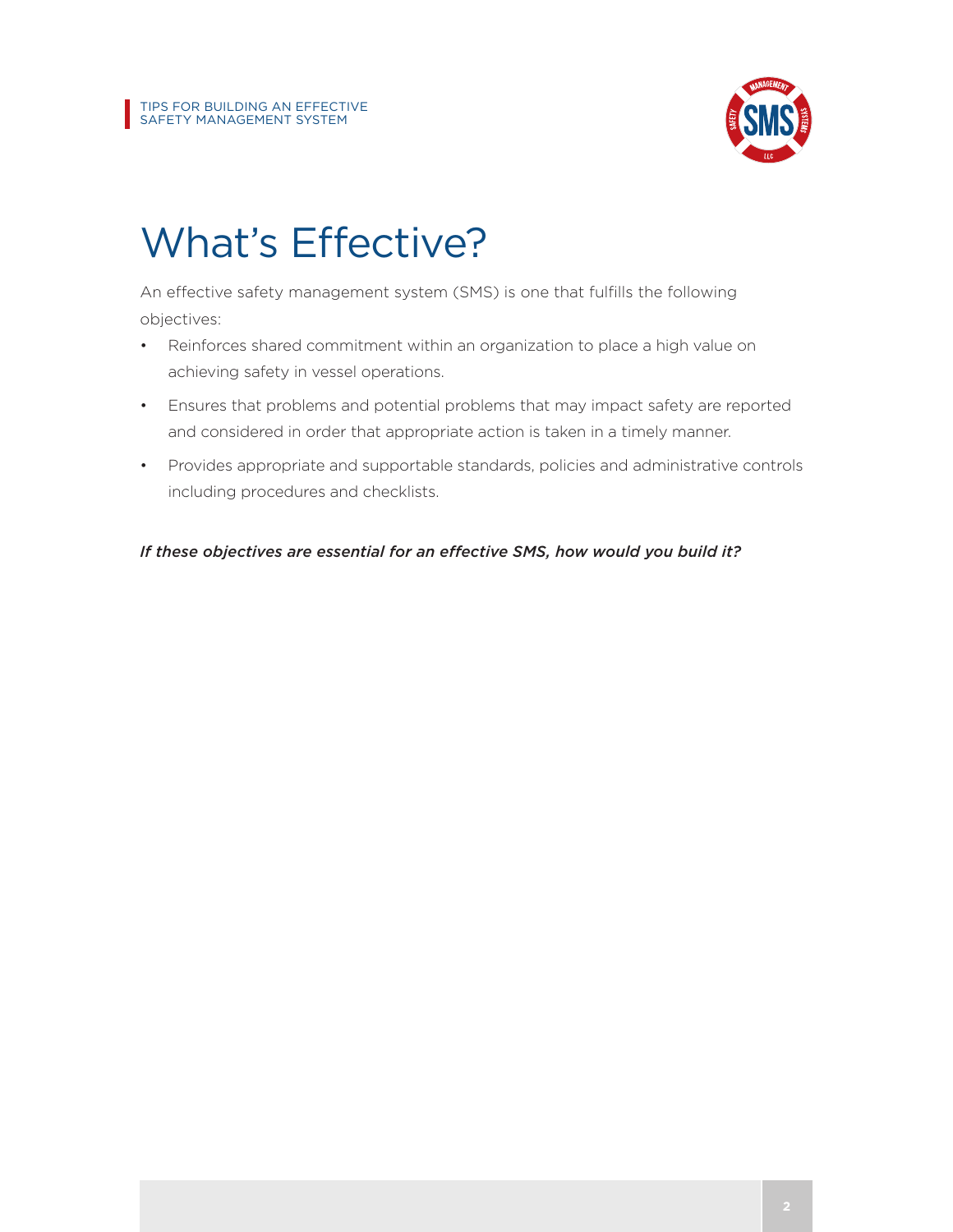

## Tips for Success in 5 Steps

Before you start conceptualizing how to develop your SMS, everyone who would be affected by it needs to get onboard. There should be basic training and understanding regarding what's involved with an SMS including the resources and commitment to support it.

There should be general agreement regarding the scope of the SMS including the degree to which it will involve shore-based in addition to onboard responsibilities and operations. Above all, there should be a commitment from the most senior management regarding their support for an SMS that is communicated to everyone who will participate in the system.

At this time, you should appoint a Project Team that includes representation from senior management, operations/technical, safety and onboard leadership. You may also wish to produce a simple project plan that incorporates timelines and responsibilities for the Project Team.

2

1

Assess your existing controls against the SMS standard that you are choosing to seek conformance with. Whether it's the ISM Code, AWO RCP or simply the TSMS requirements within Subchapter M, you need to account for what you already may have in-house before you start any development effort.

Once completed, your assessment should clearly identify what you believe you may have in-hand versus the gaps that will need to be addressed once you start your development effort. Communicate the results of your assessment to the Project Team.

3

Plan your build. Now you can conceptualize regarding the structure of your SMS and how the Project Team wishes for it to be accessed onboard and ashore. The structure must be simple and focus on the end-users' experience in living with the SMS on a routine basis.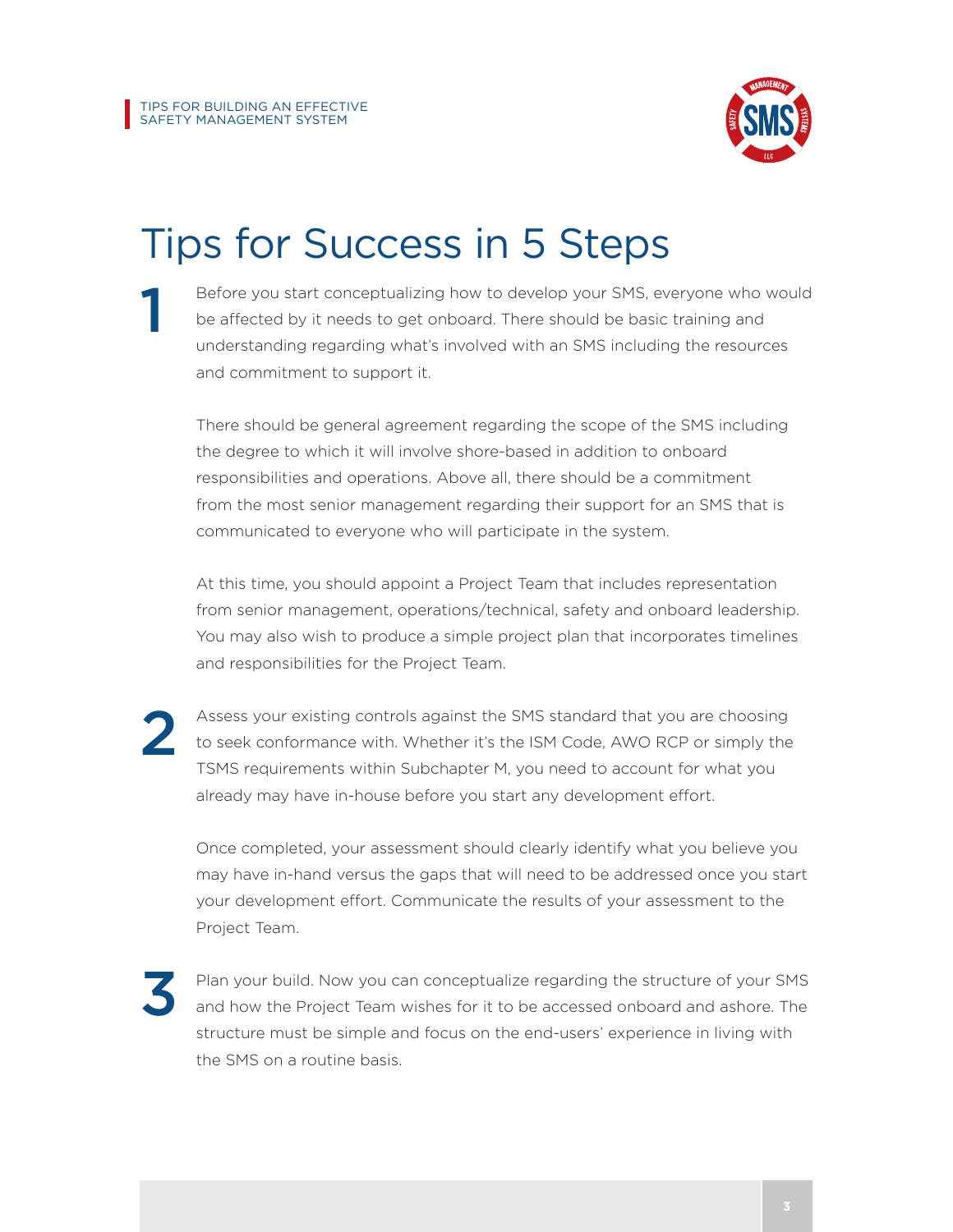

Now build it and keep this command in mind. What you put into writing within your SMS must be capable of being done. 4

- It must be clear.
- It must be concise.
- It must be understandable.
- • It must reflect how personnel within your organization get work done – not how you intend that they get work done. The best way to ensure this is to involve personnel who are tasked with

If you write requirements into your SMS that are not reflective of what your personnel understand and are capable of doing, you are creating liabilities that may result in substantial problems for your company in the event of an incident and investigation.

the work to assist with developing related parts of the SMS. The Project Team can be especially helpful to facilitating this during the build phase.

The underlined statement is what is most important as you build your SMS. A great looking manual is pointless if the details amount to a work of fiction. Focus on capturing reality.

If you write requirements into your SMS that are not reflective of what your personnel understand and are capable of doing, you are creating liabilities that may result in substantial problems for your company in the event of an incident and investigation.

5

Get it out there. Launch your SMS through a combination of training sessions, preparation audits and a good platform to communicate progress company-wide.

You will find that there are issues with your SMS in certain areas once it starts getting tested and used in the field. That's to be expected and underscores the necessity to keep checking your SMS and planning changes as needed over time.